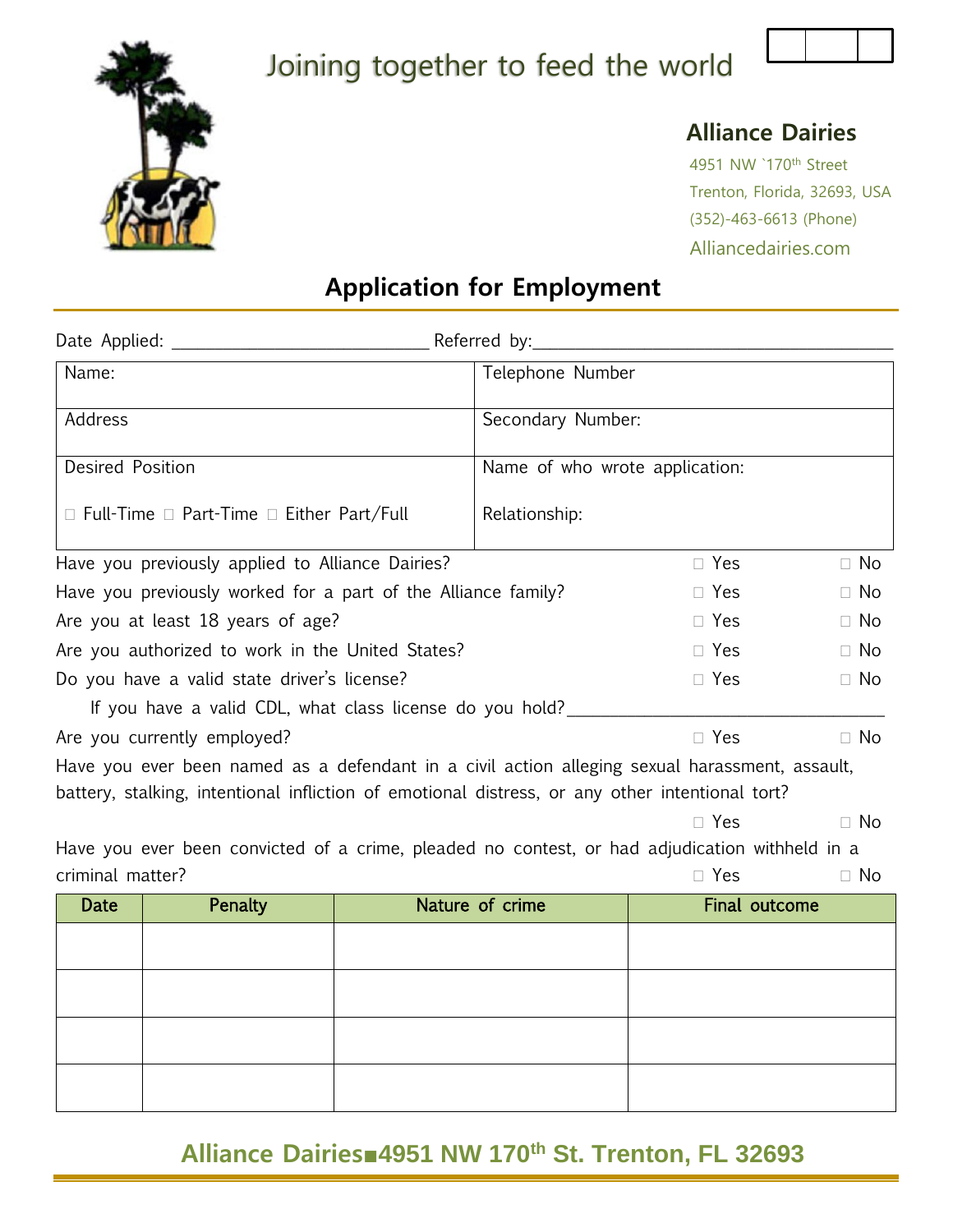# Alliance Dairies

# Education:

|                                                 | <b>High School</b> | College | Trade/Other |
|-------------------------------------------------|--------------------|---------|-------------|
| <b>School Name/Location</b>                     |                    |         |             |
| Years Completed?                                |                    |         |             |
| Diploma or Degree                               |                    |         |             |
| Special Training, Skills, or<br>apprenticeships |                    |         |             |
| <b>Honors Received</b>                          |                    |         |             |

## Applicable Skills and Qualifications:

\_\_\_\_\_\_\_\_\_\_\_\_\_\_\_\_\_\_\_\_\_\_\_\_\_\_\_\_\_\_\_\_\_\_\_\_\_\_\_\_\_\_\_\_\_\_\_\_\_\_\_\_\_\_\_\_\_\_\_\_\_\_\_\_\_\_\_\_\_\_\_\_\_\_\_\_\_\_\_\_\_\_\_\_\_\_\_\_\_\_\_\_\_\_\_\_\_ \_\_\_\_\_\_\_\_\_\_\_\_\_\_\_\_\_\_\_\_\_\_\_\_\_\_\_\_\_\_\_\_\_\_\_\_\_\_\_\_\_\_\_\_\_\_\_\_\_\_\_\_\_\_\_\_\_\_\_\_\_\_\_\_\_\_\_\_\_\_\_\_\_\_\_\_\_\_\_\_\_\_\_\_\_\_\_\_\_\_\_\_\_\_\_\_\_ \_\_\_\_\_\_\_\_\_\_\_\_\_\_\_\_\_\_\_\_\_\_\_\_\_\_\_\_\_\_\_\_\_\_\_\_\_\_\_\_\_\_\_\_\_\_\_\_\_\_\_\_\_\_\_\_\_\_\_\_\_\_\_\_\_\_\_\_\_\_\_\_\_\_\_\_\_\_\_\_\_\_\_\_\_\_\_\_\_\_\_\_\_\_\_\_\_ \_\_\_\_\_\_\_\_\_\_\_\_\_\_\_\_\_\_\_\_\_\_\_\_\_\_\_\_\_\_\_\_\_\_\_\_\_\_\_\_\_\_\_\_\_\_\_\_\_\_\_\_\_\_\_\_\_\_\_\_\_\_\_\_\_\_\_\_\_\_\_\_\_\_\_\_\_\_\_\_\_\_\_\_\_\_\_\_\_\_\_\_\_\_\_\_\_ \_\_\_\_\_\_\_\_\_\_\_\_\_\_\_\_\_\_\_\_\_\_\_\_\_\_\_\_\_\_\_\_\_\_\_\_\_\_\_\_\_\_\_\_\_\_\_\_\_\_\_\_\_\_\_\_\_\_\_\_\_\_\_\_\_\_\_\_\_\_\_\_\_\_\_\_\_\_\_\_\_\_\_\_\_\_\_\_\_\_\_\_\_\_\_\_\_

Please list any skills, knowledge, or ability you have that maybe job-related.

# Job-Related Questionare

| Where did you find out about Alliance Dairies?                                                  |            |           |
|-------------------------------------------------------------------------------------------------|------------|-----------|
| Do you have reliable transportation available at any time?                                      | $\Box$ Yes | $\Box$ No |
| How long do you need notice before starting with us?                                            |            |           |
| When would you be able to start?                                                                |            |           |
| We operate 24 hours per day and 7 days per week, are you willing to work holidays and weekends? | $\Box$ Yes | $\Box$ No |

All applications are valid for sixty (60) days, after that you may reapply.

Thank-you for your interest in Alliance Dairies.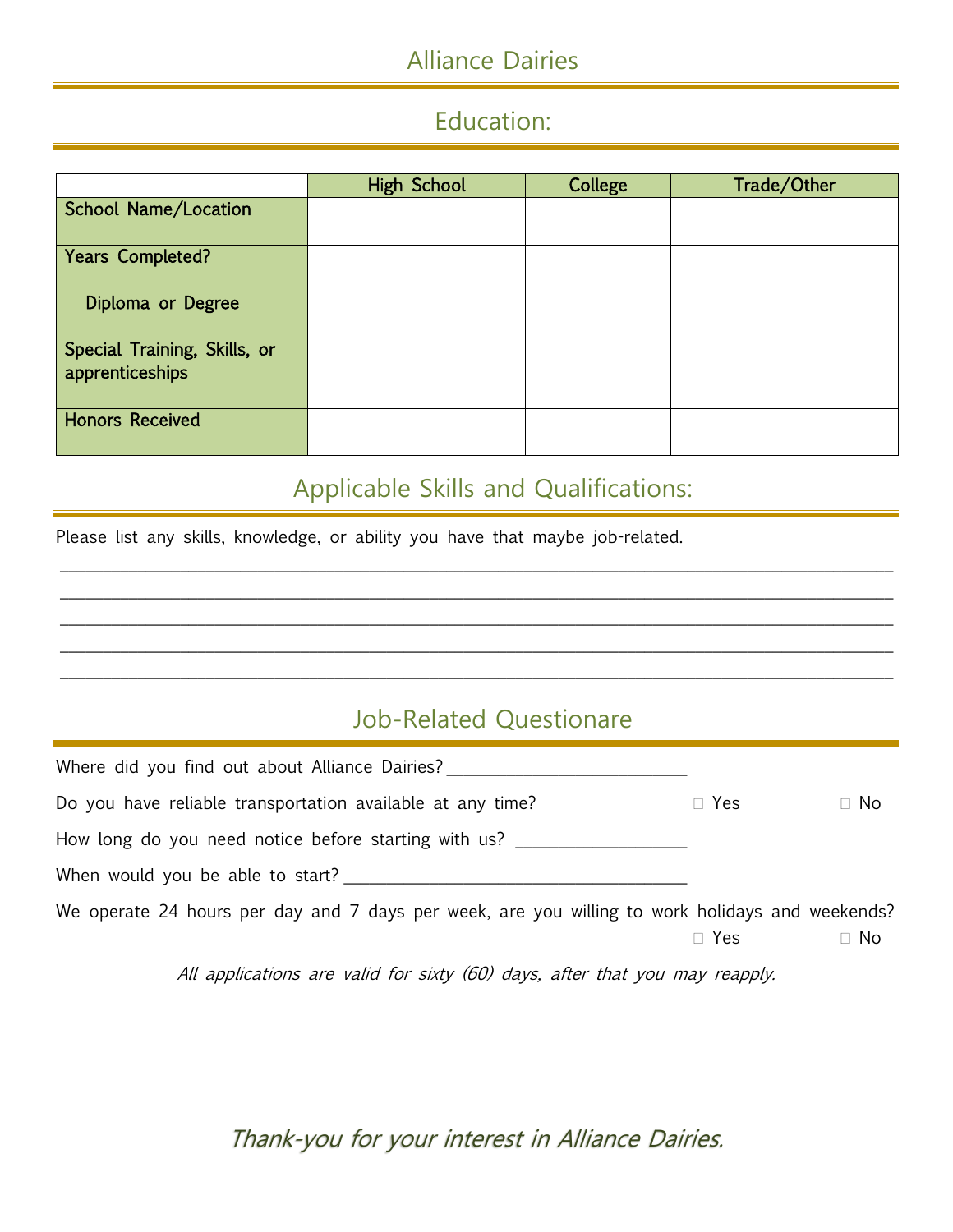# Alliance Dairies

### Employment Experience

List your work experience with your present/last job listed first. Include any job-related military and voluntary activities. Attach additional sheets as needed.

| Employer     | Start Date         | End Date    | Work Responsibilities<br>and Achievements |
|--------------|--------------------|-------------|-------------------------------------------|
| Phone Number | Address            |             |                                           |
| Job Title    | Starting Wage      | Ending Wage |                                           |
| Supervisor   | Reason for Leaving |             |                                           |
| Employer     | Start Date         | End Date    | Work Responsibilities                     |

| LUPIOYO      | Juan Dav           | LIIU DULU   | <b>TOUR INCOPORTIONING</b><br>and Achievements |
|--------------|--------------------|-------------|------------------------------------------------|
| Phone Number | Address            |             |                                                |
| Job Title    | Starting Wage      | Ending Wage |                                                |
| Supervisor   | Reason for Leaving |             |                                                |

| Employer     | Start Date         | End Date    | Work Responsibilities<br>and Achievements |
|--------------|--------------------|-------------|-------------------------------------------|
| Phone Number | Address            |             |                                           |
| Job Title    | Starting Wage      | Ending Wage |                                           |
| Supervisor   | Reason for Leaving |             |                                           |

| Employer     | Start Date         | End Date    | Work Responsibilities<br>and Achievements |
|--------------|--------------------|-------------|-------------------------------------------|
| Phone Number | Address            |             |                                           |
| Job Title    | Starting Wage      | Ending Wage |                                           |
| Supervisor   | Reason for Leaving |             |                                           |

May we contact these employers?  $\Box$  Yes  $\Box$  No

Thank-you for your interest in Alliance Dairies.